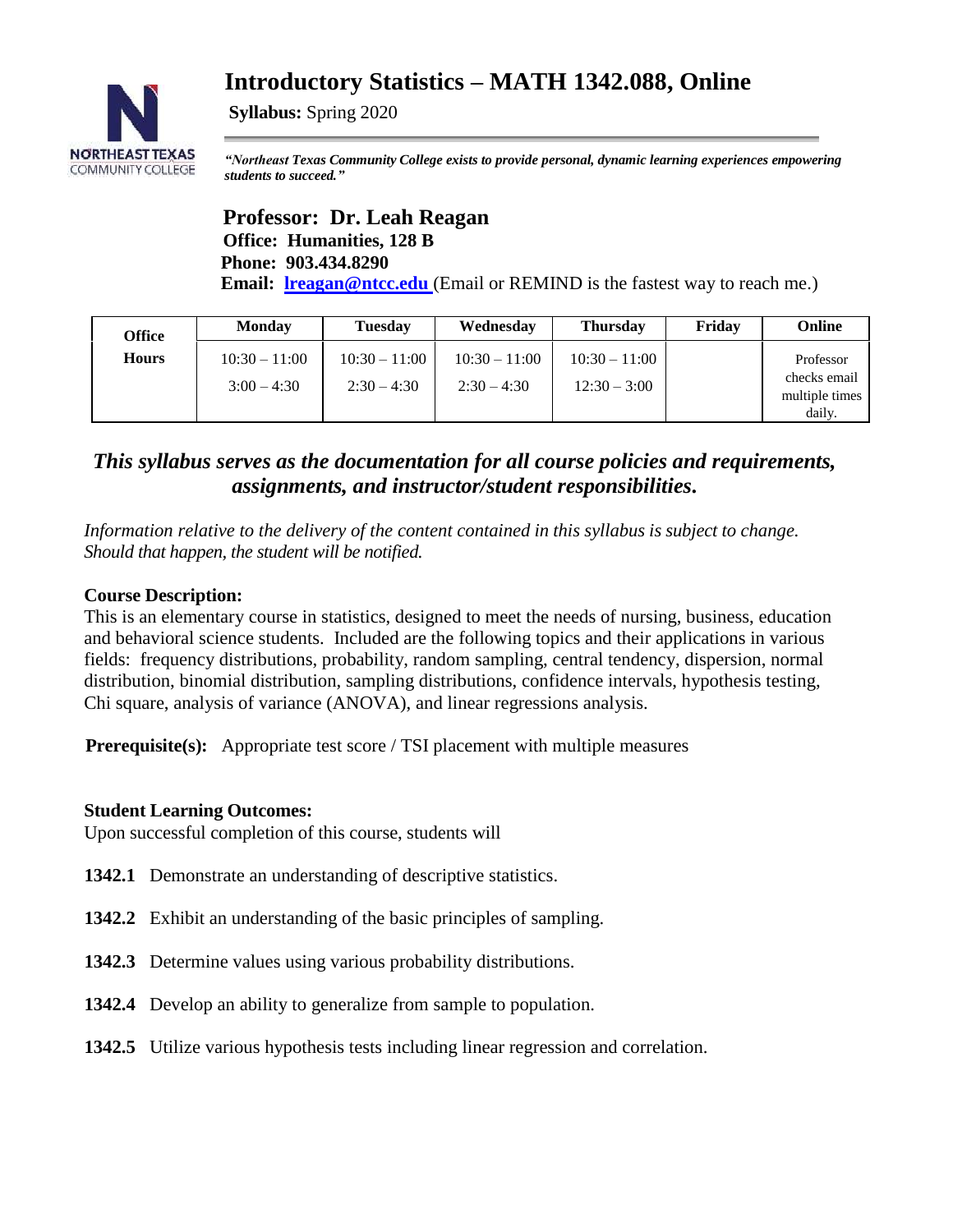## **Core Curriculum Purpose and Objectives:**

Through the core curriculum, students will gain a foundation of knowledge of human cultures and the physical and natural world; develop principles of personal and social responsibility for living in a diverse world; and advance intellectual and practical skills that are essential for all learning.

Courses in the foundation area of mathematics focus on quantitative literacy in logic, patterns, and relationships. In addition, these courses involve the understanding of key mathematical concepts and the application of appropriate quantitative tools to everyday experience.

#### **College Student Learning Outcomes:**

#### Critical Thinking Skills

CT.1 Students will demonstrate the ability to 1) analyze complex issues, 2) synthesize information, and 3) evaluate the logic, validity, and relevance of data.

#### Communication Skills

CS.1 Students will effectively develop, interpret and express ideas through written communication.

#### Empirical and Quantitative Skills

- EQS.1 Students will manipulate numerical data or observable facts by organizing and converting relevant information into mathematical or empirical form
- EQS.2 Students will analyze numerical data or observable facts by processing information with correct calculations, explicit notations, and appropriate technology.
- EQS.3 Students will draw informed conclusions from numerical data or observable facts that are accurate, complete, and relevant to the investigation.

#### **Evaluation/Grading Policy:**

Three major 100 point exams aminations will be given, which will count for 45% of your total grade (worth 15% each). If an exam is missed or failed, the highest possible make-up grade is a 70 (with instructor notification prior to the exam missed). The  $2<sup>nd</sup>$  exam and the Final Exam MUST BE TAKEN IN PERSON IN THE NTCC TESTING CENTER. If you do not live near NTCC, you may take your exam from an approved testing facility that is near you (student is responsible for getting testing site information to me and also for paying any fees the alternate testing facility may charge). The instructor must approve of the testing facility before plans are made.

The average of a series of homework assignments will be worth 25% of the total grade (all homework is on MyMathLab). All homework due dates are posted on MyMathLab. Homework is due on the due date…no exceptions.

Quizzes (over each chapter) will count for 10% of your overall average.

A comprehensive final examination will contribute 20% to the final grade, and the final must be taken in the testing center of the NTCC campus. If you do not live near NTCC, you may take your exam from a approved testing facility near you (student responsible for getting testing site information to me and also for paying any fees the facility may charge).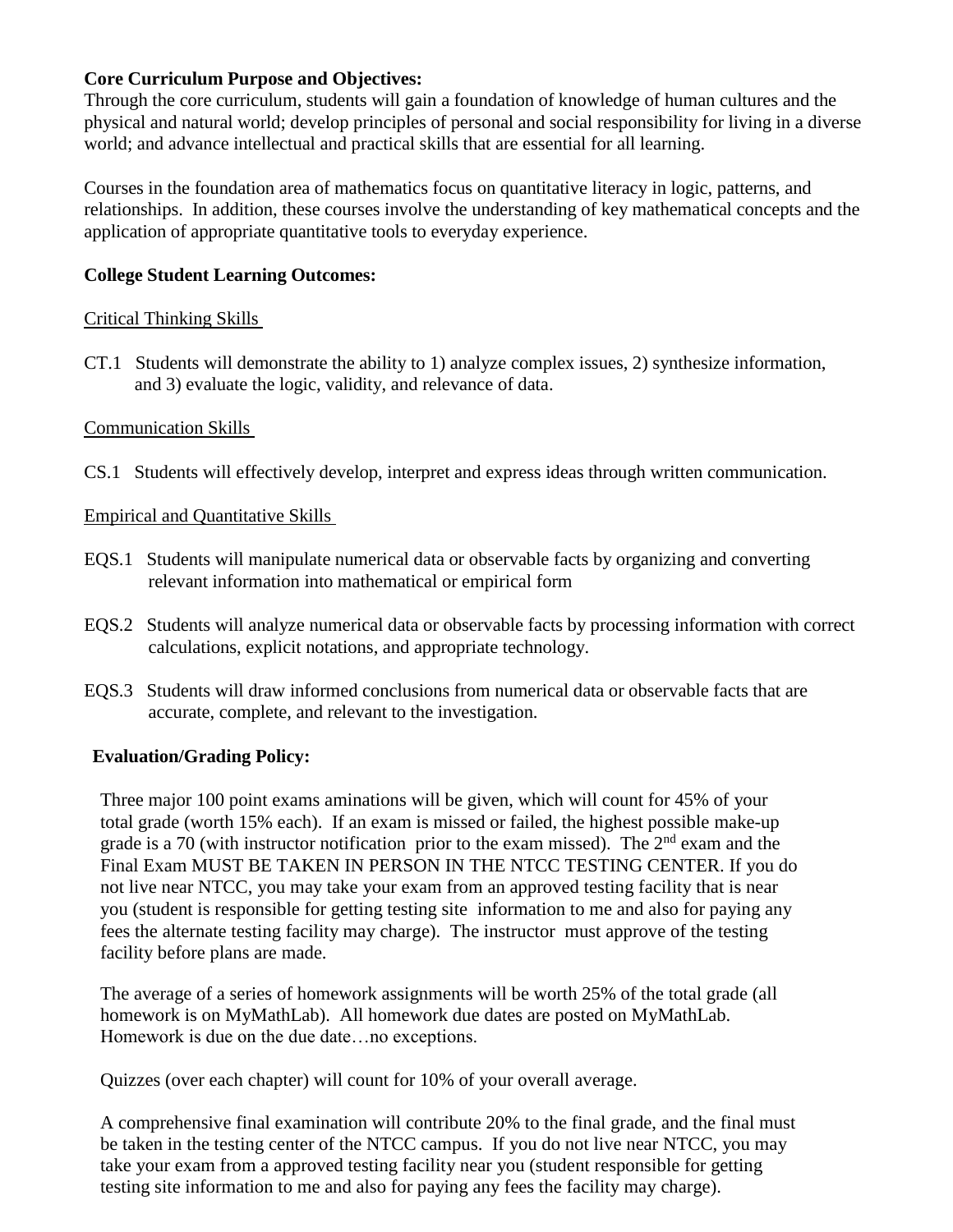## **Tests/Exams:**

| Exam $#1$                                    | 15% |
|----------------------------------------------|-----|
| Exam #2 (must be taken at testing center)    | 15% |
| Exam $#3$                                    | 15% |
| Quizzes                                      | 10% |
| Online Homework Assignments**                | 25% |
| Final Exam (must be taken at testing center) | 20% |
|                                              |     |
| <b>TOTAL</b>                                 |     |

"A" - 90% "B" - 80% "C" - 70% "D" - 60% "F" - Below 60%

QUIZ rules: If you miss a quiz, you will receive a zero for that quiz. No exceptions, no re-take I will drop your lowest quiz grade at the end of the semester (I will drop only 1.)

\*\* Any online assignment, quiz, or exam not submitted (it will say "past due") will receive a gra zero at the end of the semester when I average grades.

#### **Required Instructional Materials:**

 Triola, *Elementary Statistics*, 13th Edition Printed textbook with MyStatLab access code.

#### **Publisher: Pearson Publishing Co. [\(www.pearson.com\)](http://www.pearson.com/)**

 **ISBN Number**-978-0-13-474853-5 (Inclusive Access Content – MyStatLab access code) **ISBN Number**-978-0-13-446306-3 (Loose-leaf print upgrade)

Note: The NTCC Bookstore link is at [www.ntcc.edu](http://www.ntcc.edu/)

#### **Optional Instructional Materials:** None

#### **Minimum Technology Requirements:**

Graphing Calculator is required. TI-84 is preferred, but other models may be approved by the instructor.

## **Required Computer Literacy Skills**:

- 1) Communicate via email;
- 2) Saving and reloading saved files;
- 3) Navigate Blackboard to access posted materials and MyStatLab assignments.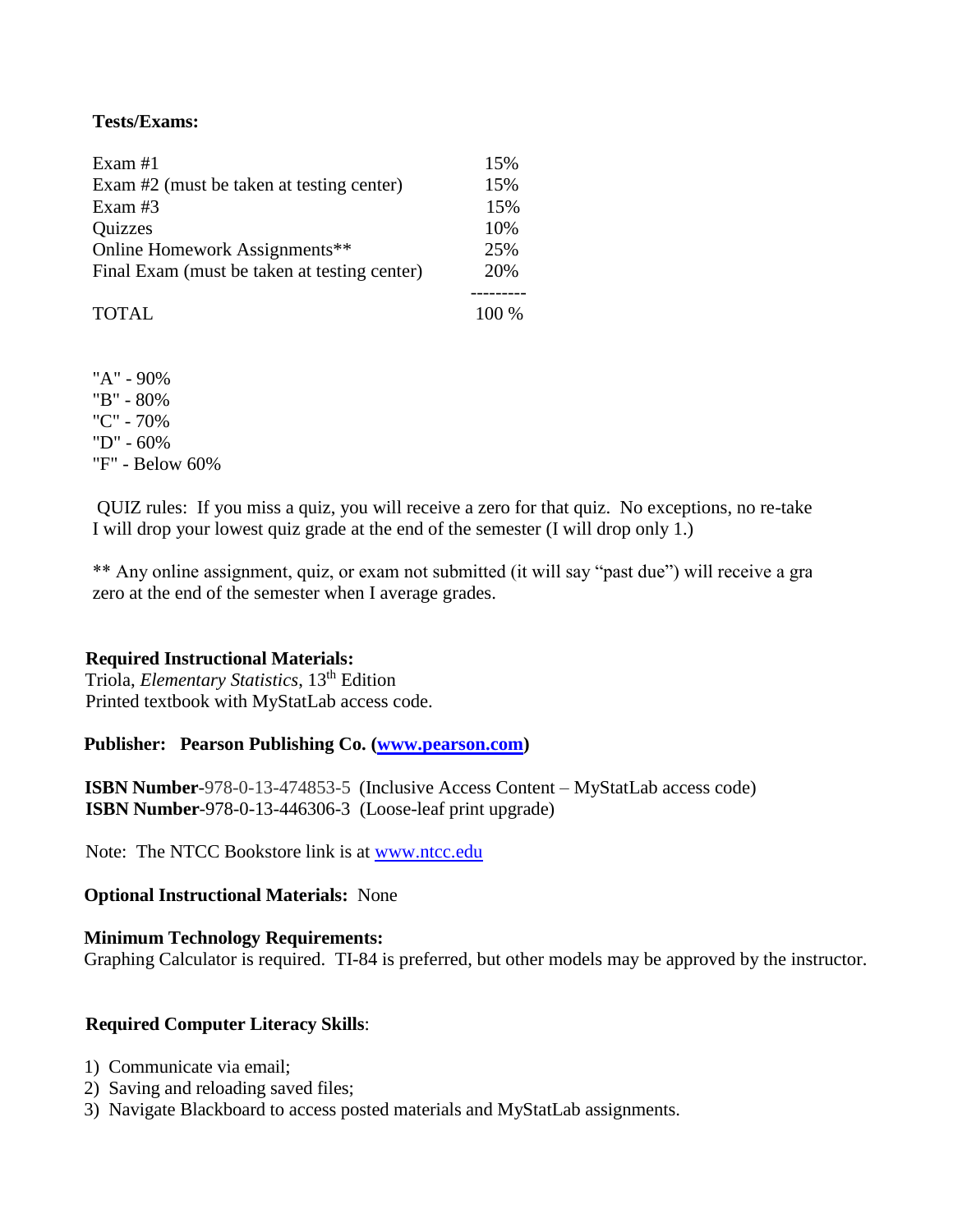#### **Course Structure and Overview:**

This is a 16-week online course where students are required to access graded activities on MyStatLab via the Blackboard Learning Management System. Students are required to complete online homework in addition to weekly quizzes, and over the course of the semester, three exams and a final exam. It is very important students keep up with course materials and assignments since this is a very fast-paced, collegelevel course. Students are expected to watch posted instructional videos, read course textbook, and complete online assignments located in MyStatLab by due dates.

#### **Course Outline:**

- I. Introduction to Statistics
	- A. Statistical and Critical Thinking
	- B. Types of Data
	- C. Collecting Sample Data
- II. Summarizing and Graphing Data
	- A. Frequency Distributions
	- B. Histograms
	- C. Graph Qualities
- III. Statistics for Describing, Exploring, and Comparing Data
	- A. Measures of Center
	- B. Measures of Variation
	- C. Measures of Relative Standing and Boxplots

#### IV. Probability

- A. Basics
- B. Addition Rule
- C. Multiplication Rules
- D. Counting
- V. Discrete Probability Distributions
	- A. Probability Distributions
	- B. Binomial Probability Distributions
- VI. Normal Probability Distributions
	- A. Standard Normal Distribution and Applications
	- B. Sampling Distributions and Estimators
	- C. The Central Limit Theorem
	- D. Assessing Normality
	- E. Normal as Approximation to Binomial

#### VII. Estimates and Sample Sizes

- A. Estimating a Population Proportion
- B. Estimating a Population Mean
- C. Estimating a Population Standard Deviation or Variance
- VIII. Hypothesis Testing
	- A. Basics of Hypothesis Testing
	- B. Testing a Claim about a Mean
- IX. Correlation and Regression
	- A. Correlation
	- B. Regression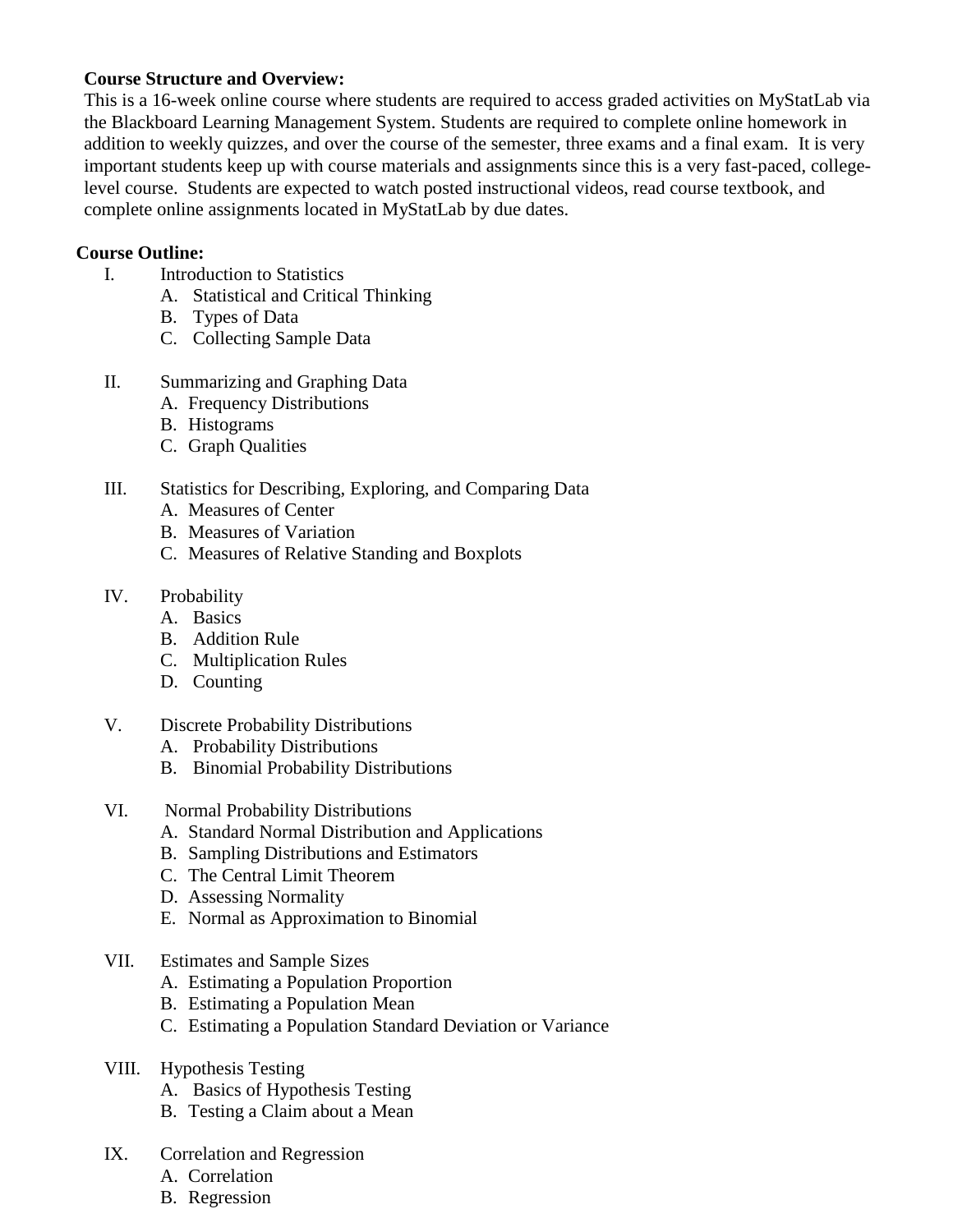- X. Chi-Square (if time permits)
	- A. Test of Independence
	- B. Test of Homogeneity

## **Communications:**

Emails and Remind texts will be responded to within 24 hours.

The college's official means of communication is via your campus email address. Your instructor will use your campus email, Blackboard, and Remind texting to communicate with you outside of class. You need to check these daily so that you won't miss any information from your instructor. Make sure you keep your campus email cleaned out and below the limit so you can receive important messages.

## **Institutional/Course Policy:**

Since this is an online course, students need to be self-motivated to keep up with the work. Students should be working on homework daily in order to keep up. Students need to watch the videos provided in Blackboard and on MyStatLab to help them learn the material.

No late work will be accepted. It is the student's responsibility to check Blackboard and NTCC email for important information/announcements regarding the course. Students should be working on course material via Blackboard daily. Do not wait until the last minute to complete and submit assignments in case of technology issues.

## **NTCC Academic Honesty/Ethics Statement:**

NTCC upholds the highest standards of academic integrity. The college expects all students to engage in their academic pursuits in an honest manner that is beyond reproach using their intellect and resources designated as allowable by the course instructor. Students are responsible for addressing questions about allowable resources with the course instructor. Academic dishonesty such as cheating, plagiarism, and collusion is unacceptable and may result in disciplinary action. This course will follow the NTCC Academic Honesty and Academic Ethics policies stated in the Student Handbook. Refer to the student handbook for more information.

## **ADA Statement:**

It is the policy of NTCC to provide reasonable accommodations for qualified individuals who are students with disabilities. This College will adhere to all applicable federal, state, and local laws, regulations, and guidelines with respect to providing reasonable accommodations as required to afford equal educational opportunity. It is the student's responsibility to request accommodations. An appointment can be made with the Academic Advisor/Coordinator of Special Populations located in Student Services and can be reached at 903-434-8264. For more information and to obtain a copy of the Request for Accommodations, please refer to special population page on the NTCC websit[e.](http://www.ntcc.edu/index.php?module=Pagesetter&func=viewpub&tid=111&pid=1) 

## **Family Educational Rights and Privacy Act (FERPA)**:

The Family Educational Rights and Privacy Act (FERPA) is a federal law that protects the privacy of student education records. The law applies to all schools that receive funds under an applicable program of the U.S. Department of Education. FERPA gives parents certain rights with respect to their children's educational records. These rights transfer to the student when he or she attends a school beyond the high school level. Students to whom the rights have transferred are considered "eligible students." In essence, a parent has no legal right to obtain information concerning the child's college records without the written consent of the student. In compliance with FERPA, information classified as "directory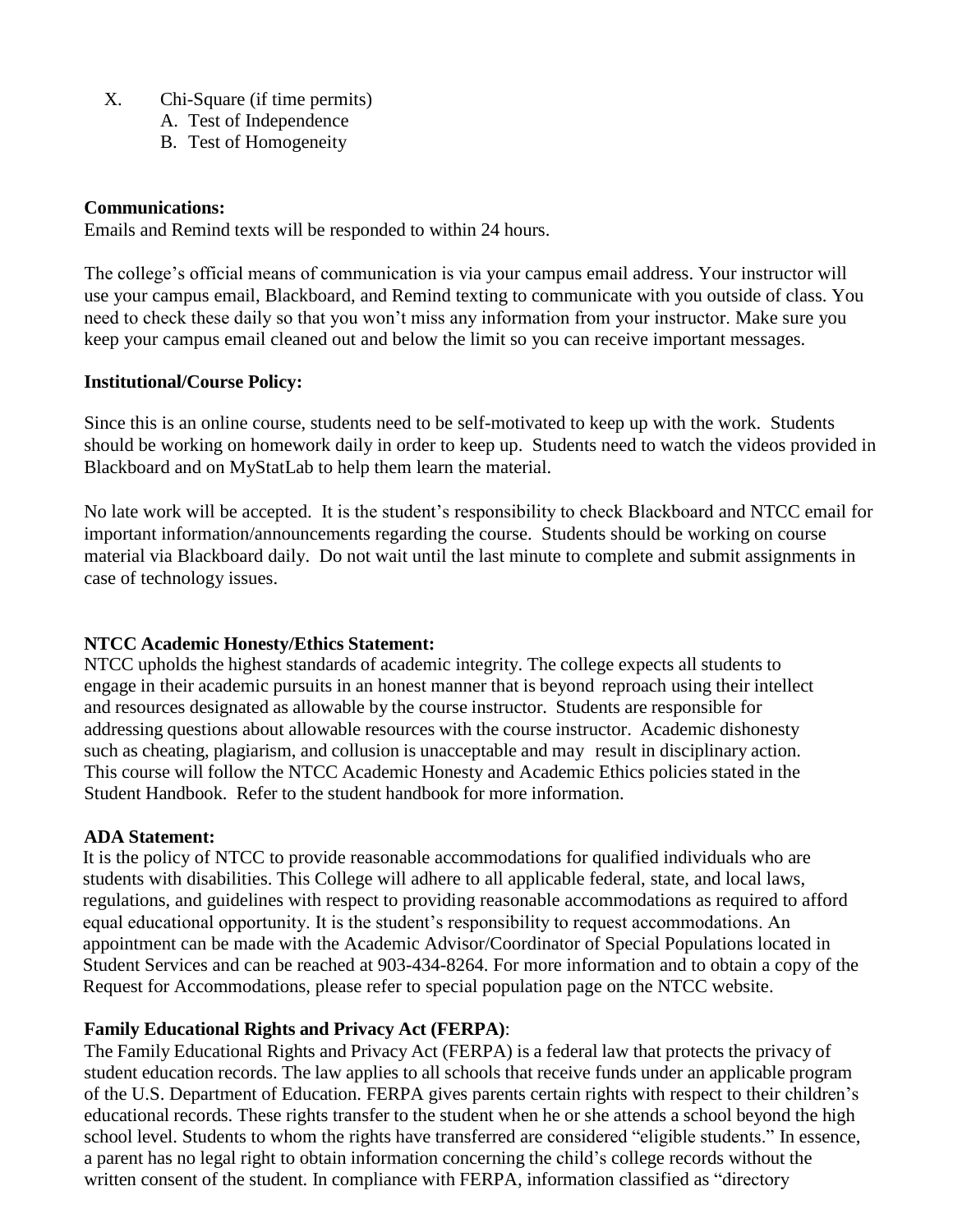information" may be released to the general public without the written consent of the student unless the student makes a request in writing. Directory information is defined as: the student's name, permanent address and/or local address, telephone listing, dates of attendance, most recent previous education institution attended, other information including major, field of study, degrees, awards received, and participation in officially recognized activities/sports.

## **Tentative Course Timeline (\*note\* instructor reserves the right to make adjustments to this timeline at any point in the term):**

## Course Schedule:

| $\overline{\mathbf{1}}$ | <b>ASSIGNMENTS:</b>                                                     | <b>DUE DATES:</b>                                            |  |
|-------------------------|-------------------------------------------------------------------------|--------------------------------------------------------------|--|
|                         | <b>ORIENTATION Homework</b>                                             | 01/24/20                                                     |  |
| $\overline{2}$          | Chapter 1 HW - Intro to Stats                                           | 01/28/20                                                     |  |
| $\overline{3}$          | Chapter 1 Review Quiz                                                   | 01/31/20                                                     |  |
| $\overline{4}$          | Chapter 2 HW - Exploring<br>Data with Tables & Graphs                   | 02/01/20                                                     |  |
| $\overline{5}$          | Chapter 2 Review Quiz                                                   | 02/02/20                                                     |  |
| $6 \overline{6}$        | Chapter 3 HW - Describing,<br><b>Exploring, &amp; Comparing Data</b>    | 02/08/20                                                     |  |
| $\overline{Z}$          | Chapter 3 Quiz                                                          | 02/10/20                                                     |  |
| 8                       | <b>REVIEW FOR EXAM #1</b>                                               | 02/15/20                                                     |  |
| $\overline{9}$          | EXAM #1 (Chapters 1,2,3)<br>May be taken at home                        | Opens 8:00 am<br>02/15/20;<br>Due by midnight on<br>02/16/20 |  |
| 10                      | Section 4.1 HW - Basic<br><b>Concepts of Probability</b>                | 02/21/20                                                     |  |
| 11                      | Section 4.2 HW - Addition<br><b>Rule &amp; Multiplication Rule</b>      | 02/24/20                                                     |  |
| 12                      | Section 4.3 HW -<br><b>Complements &amp; Conditional</b><br>Probability | 02/29/20                                                     |  |
| 13                      | Section 4.4 HW - Counting                                               | 03/04/20                                                     |  |